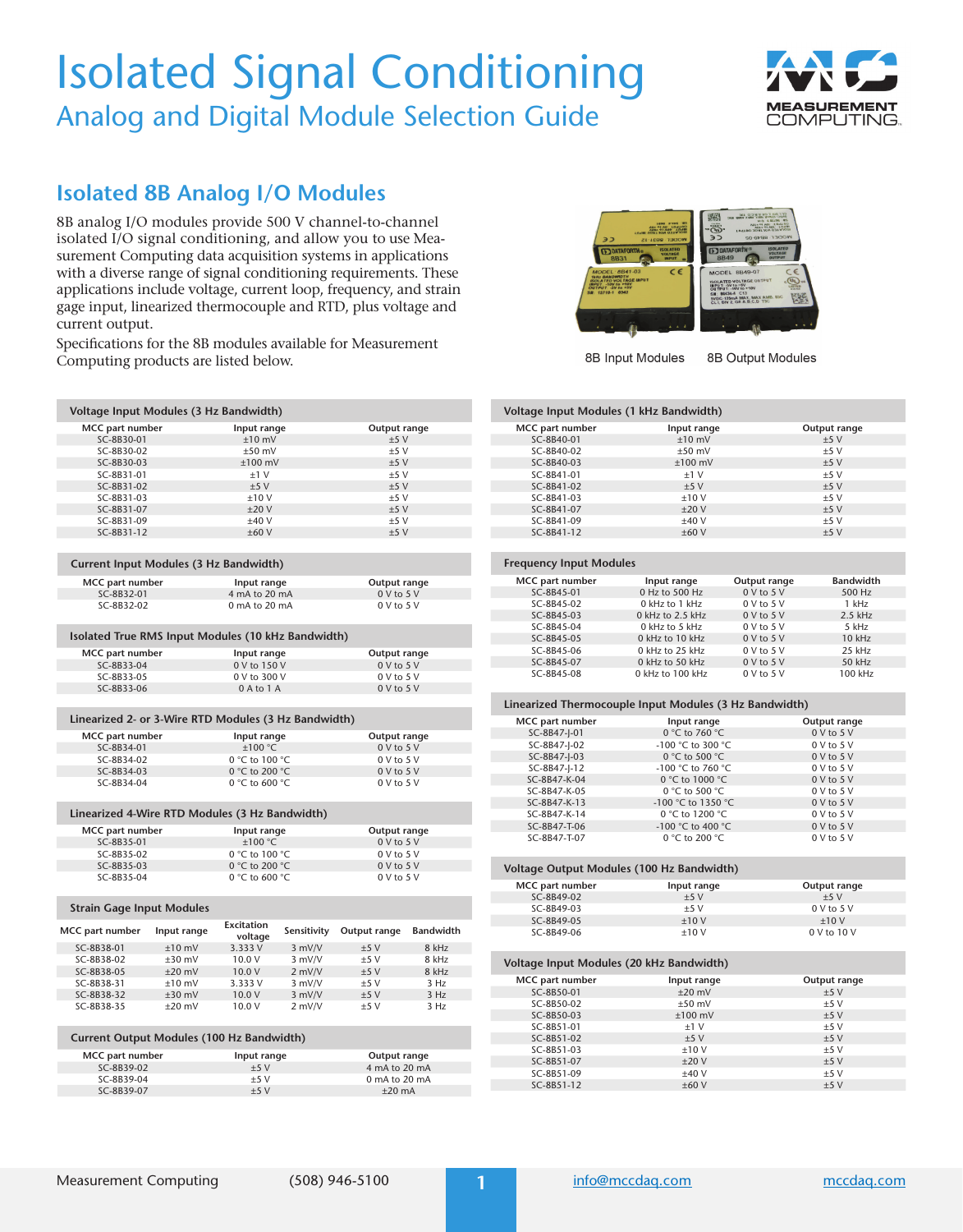# Isolated Signal Conditioning Analog and Digital Module Selection Guide



## **Isolated SSR Digital I/O Modules**

SSR digital I/O modules are relay control modules that provide 4000 Vrms of optical isolation. Digital input modules sense AC/DC voltages from field devices and convert them to digital TTL signals. Digital output modules use TTL signals to switch and control AC/DC loads.

A wide selection of SSR digital I/O modules are available to switch or sense a large range of AC or DC voltages.

Specifications for the SSR modules available for Measurement Computing products are listed below.

| <b>Digital Input Sensing Modules</b> |  |                            |                      |                           |                                |                  |                  |
|--------------------------------------|--|----------------------------|----------------------|---------------------------|--------------------------------|------------------|------------------|
| <b>MCC</b> part<br>number            |  | Input<br>type              | Isolation<br>voltage | Input<br>voltage<br>range | Input<br>current<br>@ max line | Turn-on<br>time  | Turn-off<br>time |
| SSR-IAC-05                           |  | AC                         | 4000 Vrms            | $90 - 140$<br>VAC/DC      | 8 <sub>m</sub> A               | $20 \text{ m}$   | $20 \text{ m}$   |
| SSR-IAC-05A                          |  | High voltage<br>AC.        | 4000 Vrms            | 180-280<br>VAC/DC         | 6 <sub>m</sub> A               | $20 \text{ m}$   | $20 \text{ m}$   |
| SSR-IDC-05                           |  | DC.                        | 4000 Vrms            | 3-32 VDC                  | 18 <sub>mA</sub>               | $0.20 \text{ m}$ | $0.40 \text{ m}$ |
| SSR-IDC-05NP                         |  | Non-polarized,<br>AC or DC | 4000 Vrms            | 15-32 VAC,<br>10-32 VDC   | 18 <sub>mA</sub>               | 5 <sub>ms</sub>  | 5 <sub>ms</sub>  |

# **Ordering Information**

### **8B Analog I/O Modules**

**Part No. Description**

| 481.7                                                                                                             |
|-------------------------------------------------------------------------------------------------------------------|
| 70-ODC5A                                                                                                          |
| 200VDC 1.0A +<br><b>Tead</b><br><sub>TU</sub><br>$2.5 - 90$<br>IDC5N                                              |
| 70-IAC5A                                                                                                          |
| <b>UN</b><br>280VAC<br>helaland<br><b>YOV</b><br>50 <sup>m</sup><br>70-0AC5                                       |
| ମ<br>$\overline{\phantom{a}}$<br><b>Lond</b><br><b>40VAC</b><br>affy nivers<br>10VDC<br>$F_1 =$<br>$\overline{2}$ |
| SSR Digital I/O Modules                                                                                           |

Digital I/O Modu

| Digital Output Switching Modules |  |  |
|----------------------------------|--|--|
|----------------------------------|--|--|

| <b>MCC</b> part<br>number | Output<br>type* | Isolation<br>voltage | Load<br>voltage<br>range | Load<br>current<br>range | Turn-on<br>time | Turn-off<br>time |
|---------------------------|-----------------|----------------------|--------------------------|--------------------------|-----------------|------------------|
| SSR-OAC-05                | AC              | 4000 Vrms            | 24-140<br>VAC.           | $0.03 - 3.5A$            | 8.33 mS         | $8.33 \text{ m}$ |
| SSR-OAC-05A               | AC.             | 4000 Vrms            | 24-280<br>VAC.           | $0.03 - 3.5A$            | 8.33 mS         | $8.33 \text{ m}$ |
| SSR-ODC-05                | DC.             | 4000 Vrms            | 3-60 VDC                 | $0.02 - 3.5$ A           | $20 \text{ u}$  | $50 \mu S$       |
| SSR-ODC-05A               | DC.             | 4000 Vrms            | 4-200 VDC                | $0.02 - 3.5$ A           | 75 µS           | 750 µS           |
| * SPST, normally open     |                 |                      |                          |                          |                 |                  |

| Part No.   | Description                                                             |
|------------|-------------------------------------------------------------------------|
| SC-8B34-01 | Linearized 2- or 3-wire RTD input, 3 Hz,<br>$\pm 100$ °C input range    |
| SC-8B34-02 | Linearized 2- or 3-wire RTD input, 3 Hz,<br>0 °C to 100 °C input range  |
| SC-8B34-03 | Linearized 2- or 3-wire RTD input, 3 Hz,<br>0 °C to 200 °C input range  |
| SC-8B34-04 | Linearized 2- or 3-wire RTD input, 3 Hz,<br>0 °C to 600 °C input range  |
| SC-8B35-01 | Linearized 4-wire RTD input, 3 Hz,<br>$\pm 100$ °C input range          |
| SC-8B35-02 | Linearized 4-wire RTD input, 3 Hz,<br>0 °C to 100 °C input range        |
| SC-8B35-03 | Linearized 4-wire RTD input, 3 Hz,<br>0 °C to 200 °C input range        |
| SC-8B35-04 | Linearized 4-wire RTD input, 3 Hz,<br>0 °C to 600 °C input range        |
| SC-8B38-01 | Strain gage input, 8 kHz, 3.33 V excitation,<br>$\pm 10$ mV input range |
| SC-8B38-02 | Strain gage input, 8 kHz, 10 V excitation,<br>$\pm 30$ mV input range   |
| SC-8B38-05 | Strain gage input, 8 kHz, 10 V excitation,<br>$\pm 20$ mV input range   |

### SC-8B32-01 Current input, 3Hz, 4 mA to 20 mA input range SC-8B32-02 Current input, 3Hz, 0 mA to 20 mA input range

SC-8B30-01 Voltage input, 3 Hz, ±10 mV input range SC-8B30-02 Voltage input, 3 Hz, ±50 mV input range SC-8B30-03 Voltage input, 3 Hz, ±100 mV input range SC-8B31-01 Voltage input, 3 Hz, ±1 V input range SC-8B31-02 Voltage input, 3 Hz, ±5 V input range SC-8B31-03 Voltage input, 3 Hz, ±10 V input range SC-8B31-07 Voltage input, 3 Hz, ±20 V input range SC-8B31-09 Voltage input, 3 Hz, ±40 V input range SC-8B31-12 Voltage input, 3 Hz, ±60 V input range

| SC-8B33-04 | Isolated true RMS input, 10 kHz, 0 V to 150 V input range |
|------------|-----------------------------------------------------------|
| SC-8B33-05 | Isolated true RMS input, 10 kHz, 0 V to 300 V input range |
| SC-8B33-06 | Isolated true RMS input, 10 kHz, 0 A to 1 A input range   |